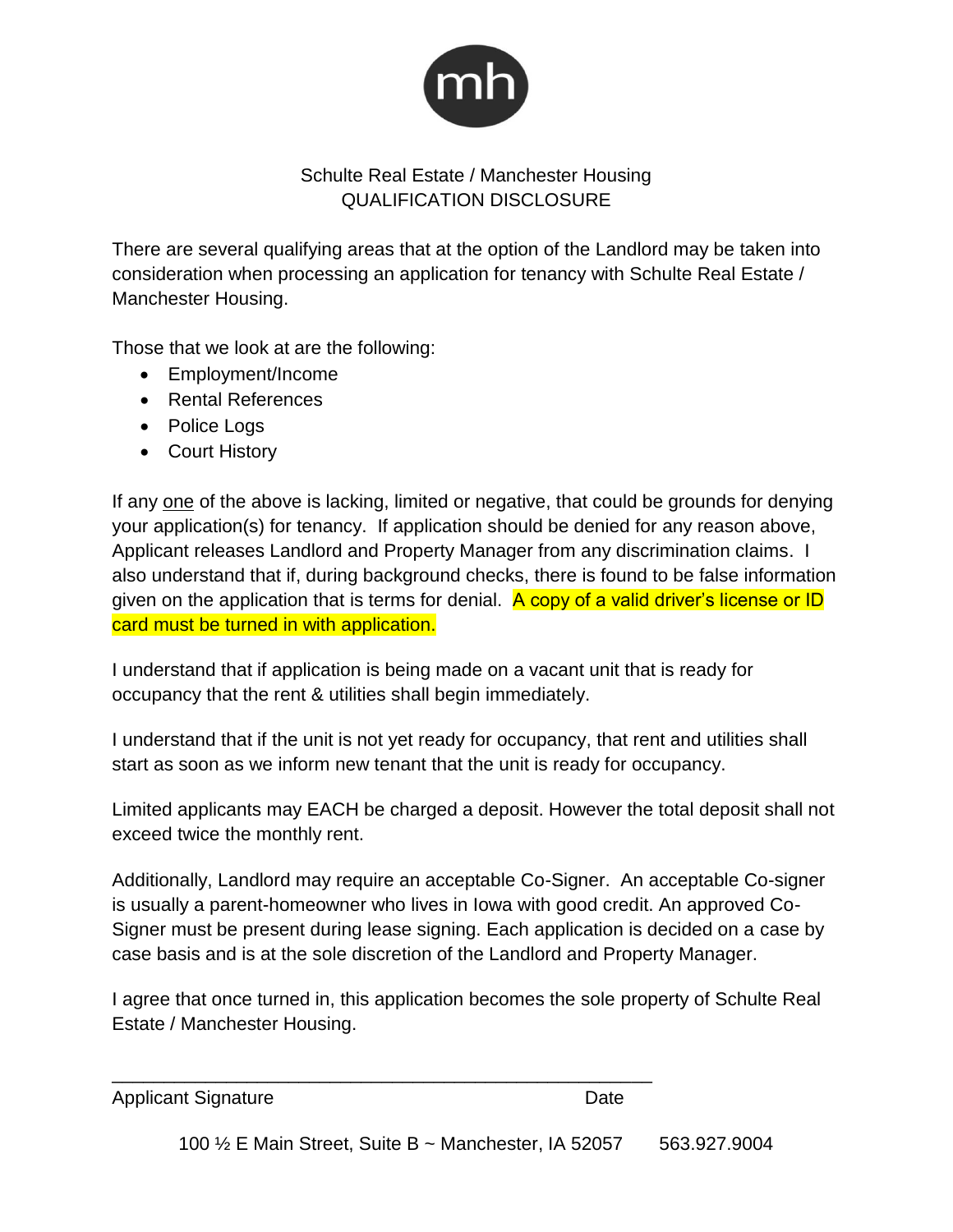

# **Tenant Application**

Schulte Real Estate / Manchester Housing

Property you are applying to live at:\_\_\_\_\_\_\_\_\_\_\_\_\_\_\_\_\_\_\_\_\_\_\_\_\_\_\_\_\_\_\_\_\_\_\_\_\_\_\_\_

### **Applicant Information:**

| Applicant's Full Name (Last, First, Middle) | Date of Birth | Social Security # | Driver's License # |
|---------------------------------------------|---------------|-------------------|--------------------|
| Email:                                      | Home / Cell # | Work Phone #      |                    |
|                                             |               |                   |                    |
| Spouse Full Name (Last, First, Middle)      | Date of Birth | Social Security # | Driver's License # |
| Email:                                      | Home Phone#   | Work Phone #      |                    |

### **Additional Occupants: (List Children Names and Date of Birth)**

| Name:                               | Date of Birth |                                                      |      | <b>Relationship to Applicant</b> |                         |
|-------------------------------------|---------------|------------------------------------------------------|------|----------------------------------|-------------------------|
| Name:                               | Date of Birth |                                                      |      | <b>Relationship to Applicant</b> |                         |
| Name:                               | Date of Birth |                                                      |      | <b>Relationship to Applicant</b> |                         |
| Name:                               | Date of Birth |                                                      |      | <b>Relationship to Applicant</b> |                         |
| <b>Rental History:</b>              |               |                                                      |      |                                  |                         |
| <b>Applicant's Present Address:</b> | City          | <b>State</b>                                         | Zip  |                                  | Dates: From - To        |
| Monthly Payment \$                  |               | $\lceil \cdot \rceil$ Rent $\lceil \cdot \rceil$ Own |      |                                  | [ ] Apartment [ ] House |
| Currant Landlord's Name             | Address       |                                                      | City | Zip                              | Phone #                 |
| <b>Applicant's Prior Address</b>    | City          | <b>State</b>                                         | Zip  |                                  | Dates: From - To        |
| Monthly Payment \$                  |               | $\lceil \cdot \rceil$ Rent $\lceil \cdot \rceil$ Own |      | [ ] Apartment                    | [ ] House               |
| Prior Landlord's Name               | Address       |                                                      | City | Zip                              | Phone #                 |

#### **Employment or Retired:**

|                                                                                    | Current Employer (If self-employed, name of business) | <b>Business Address</b> |                |
|------------------------------------------------------------------------------------|-------------------------------------------------------|-------------------------|----------------|
| Position                                                                           | <b>Type of Business</b>                               | Dates: From - To        | Monthly Income |
| $\mathbf{L}_{\text{in}}$ and $\mathbf{L}_{\text{in}}$ and $\mathbf{L}_{\text{in}}$ |                                                       |                         |                |

### **Income Sources:**

| $\sqrt{2}$<br>Source: | Monthly Income: | $\sim$<br>$\cdots$<br>Sources:<br>Additional | Total Income: |
|-----------------------|-----------------|----------------------------------------------|---------------|
|                       |                 |                                              |               |